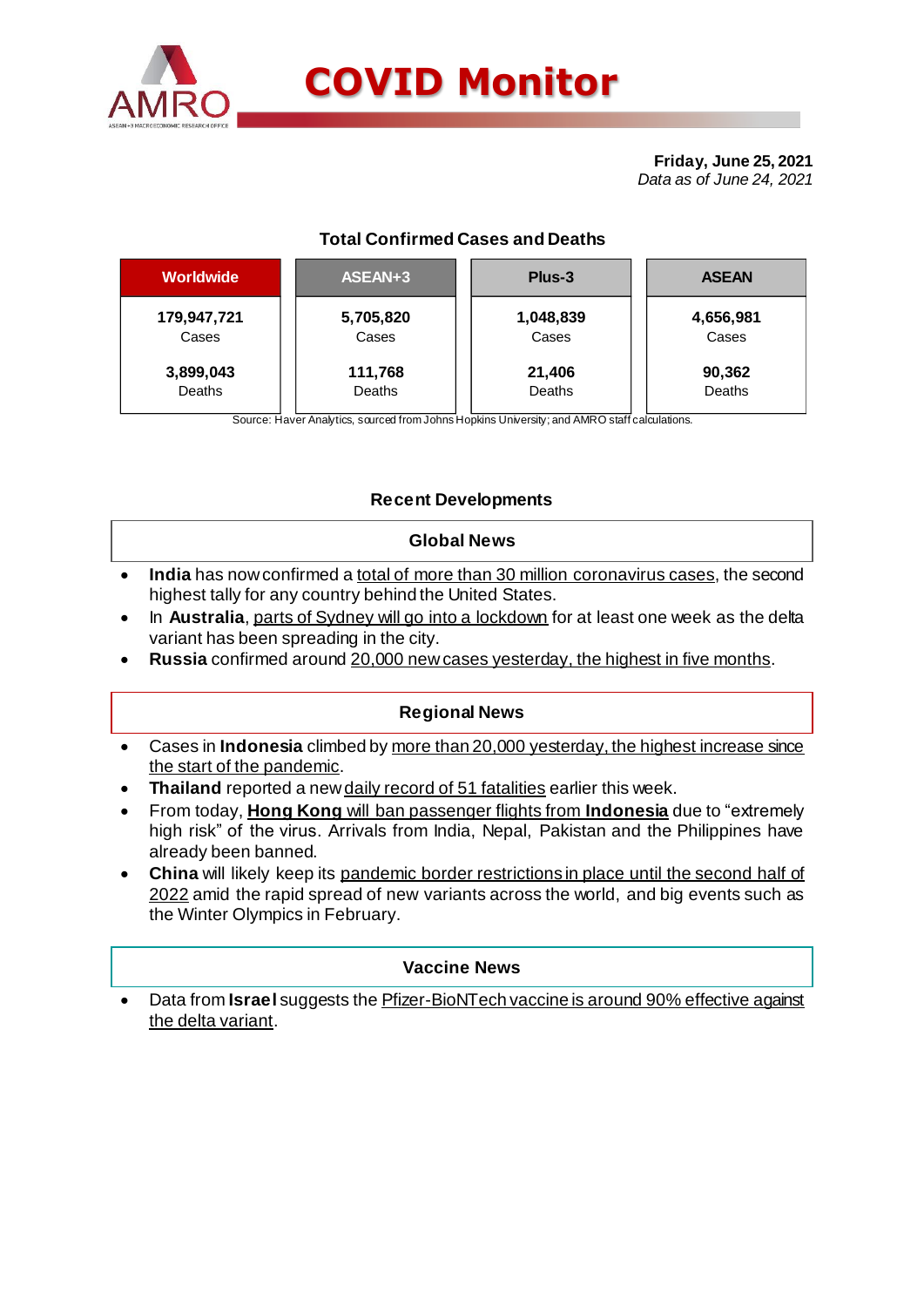| <b>Economy</b>           | <b>Total Cases</b><br>(000) | <b>Cases per 1M</b><br><b>Population</b> | New Cases <sup>1</sup> | <b>New Cases</b><br>since $2020^2$ | <b>New Cases</b><br>per 1M Pop. <sup>1</sup> | <b>ANew</b><br>$\text{Case} \mathsf{s}^1$ | Δ% New<br>$\text{Case} \text{s}^1$ | <b>Total</b><br><b>Deaths</b> | <b>New</b><br>Deaths <sup>1</sup> | <b>Fatality</b><br>Rate (%) |
|--------------------------|-----------------------------|------------------------------------------|------------------------|------------------------------------|----------------------------------------------|-------------------------------------------|------------------------------------|-------------------------------|-----------------------------------|-----------------------------|
| Global                   | 179,948                     |                                          | 358,954                |                                    |                                              | $-7,780$                                  | 0.2                                | 3,899,043                     | 8,100                             | 2.2                         |
| ASEAN+3                  | 5,706                       |                                          | 32,908                 |                                    |                                              | 5,415                                     | 0.6                                | 111,768                       | 590                               | 2.0                         |
| Plus-3                   | 1.049                       |                                          | 1,992                  |                                    |                                              | $-71$                                     | 0.2                                | 21.406                        | 41                                | 2.0                         |
| <b>ASEAN</b>             | 4,657                       |                                          | 30,916                 |                                    |                                              | 5,486                                     | 0.7                                | 90,362                        | 549                               | 1.9                         |
|                          |                             |                                          |                        |                                    |                                              |                                           |                                    |                               |                                   |                             |
| China                    | 92                          | 65                                       | 23                     |                                    | $\mathbf{0}$                                 | $-2$                                      | 0.0                                | 4,636                         | $\Omega$                          | 5.1                         |
| Hong Kong, China         | 12                          | 1,559                                    | 3                      |                                    | $\Omega$                                     | $\overline{2}$                            | 0.0                                | 210                           | $\mathbf 0$                       | 1.8                         |
| Japan                    | 791                         | 6,293                                    | 1,459                  |                                    | 12                                           | $-96$                                     | 0.2                                | 14,551                        | 39                                | 1.8                         |
| Korea                    | 154                         | 2,954                                    | 507                    |                                    | 10                                           | 25                                        | 0.3                                | 2,009                         | $\overline{2}$                    | 1.3                         |
|                          |                             |                                          |                        |                                    |                                              |                                           |                                    |                               |                                   |                             |
| Indonesia                | 2,054                       | 7,611                                    | 14,817                 |                                    | 55                                           | 5,626                                     | 0.7                                | 55,949                        | 314                               | 2.7                         |
| Malaysia                 | 717                         | 21,578                                   | 5,440                  |                                    | 164                                          | $-160$                                    | 0.8                                | 4,721                         | 74                                | 0.7                         |
| Philippines              | 1,378                       | 12,525                                   | 5,543                  |                                    | 50                                           | $-995$                                    | 0.4                                | 24,036                        | 109                               | 1.7                         |
| Singapore                | 62                          | 10,960                                   | 18                     |                                    | 3                                            | $\Omega$                                  | 0.0                                | 35                            | $\Omega$                          | 0.1                         |
| Thailand                 | 233                         | 3,420                                    | 3,560                  |                                    | 52                                           | 677                                       | 1.6                                | 1,775                         | 31                                | 0.8                         |
|                          |                             |                                          |                        |                                    |                                              |                                           |                                    |                               |                                   |                             |
| <b>Brunei Darussalam</b> | 0.26                        | 568                                      | $\mathbf{1}$           | ٨                                  | $\overline{2}$                               | $\mathbf{1}$                              | 0.3                                | 3                             | $\mathbf 0$                       | 1.2                         |
| Cambodia                 | 45.37                       | 2,710                                    | 655                    |                                    | 39                                           | 67                                        | 1.5                                | 493                           | 16                                | 1.1                         |
| Lao PDR                  | 2.08                        | 286                                      | $\overline{7}$         |                                    | $\overline{1}$                               | $-2$                                      | 0.3                                | 3                             | $\Omega$                          | 0.1                         |
| Myanmar                  | 150.71                      | 2,824                                    | 564                    |                                    | 11                                           | 293                                       | 0.4                                | 3,275                         | 4                                 | 2.2                         |
| Vietnam                  | 14.32                       | 149                                      | 310                    |                                    | 3                                            | $-20$                                     | 2.4                                | 72                            | $\overline{2}$                    | 0.5                         |
|                          |                             |                                          |                        |                                    |                                              |                                           |                                    |                               |                                   |                             |
| Australia                | 30                          | 1,171                                    | 16                     | $\Lambda$                          | $\overline{1}$                               | 5                                         | 0.1                                | 910                           | $\Omega$                          | 3.0                         |
| Brazil                   | 18,243                      | 86,308                                   | 77,265                 |                                    | 366                                          | 7,027                                     | 0.4                                | 509.141                       | 1,877                             | 2.8                         |
| France                   | 5,863                       | 90,210                                   | 1,817                  |                                    | 28                                           | $-668$                                    | 0.0                                | 109,999                       | 37                                | 1.9                         |
| Germany                  | 3,733                       | 44,987                                   | 749                    |                                    | 9                                            | $-544$                                    | 0.0                                | 90.685                        | 58                                | 2.4                         |
| India                    | 30,134                      | 22,003                                   | 53,093                 |                                    | 39                                           | $-16,617$                                 | 0.2                                | 391.981                       | 1,213                             | 1.3                         |
| <b>United Kingdom</b>    | 4,701                       | 69,894                                   | 14,295                 |                                    | 213                                          | 6,063                                     | 0.3                                | 128,312                       | 52                                | 2.7                         |
| <b>United States</b>     | 33,438                      | 101,006                                  | 11,607                 |                                    | 35                                           | $-112$                                    | 1.2                                | 600,462                       | 320                               | 1.8                         |

#### **ASEAN+3 and Selected Economies: Confirmed COVID-19 Cases and Deaths**

Source: Haver Analytics, sourced from Johns Hopkins University; and AMRO staff calculations.

1/ Values show the 7-day average.

2/ Since January 31, 2020.

#### **ASEAN+3 and Selected Economies: Total Vaccines Administered**

#### **ASEAN+3 and Selected Economies: Vaccinations and Aspired Population Coverage**





□ To be vaccinated to reach 2021 target ■ Vaccinated with at least one dose

■ Aspired 2021 target

Source: Haver Analytics, sourced from Our World in Data; and AMRO staff calculations.

Note: Single vaccination doses only. This does not measure the number of people vaccinated, as two doses are required with most av ailable vaccines. Data is reported at irregular interv als; numbers show latest available.

Sources: Our World in Data via Haver Analytics; various media sources; Economist Intelligence Unit; and AMRO staff estimates and calculations. Note: Percent of population vaccinated shows total administered doses divided by two to ref lect the two-dose regime of most vaccines—it does not necessarily reflect the actual number of fully vaccinated people. Aspired 2021 targets and completion dates of widespread vaccination are goals, forecasts, or estimates.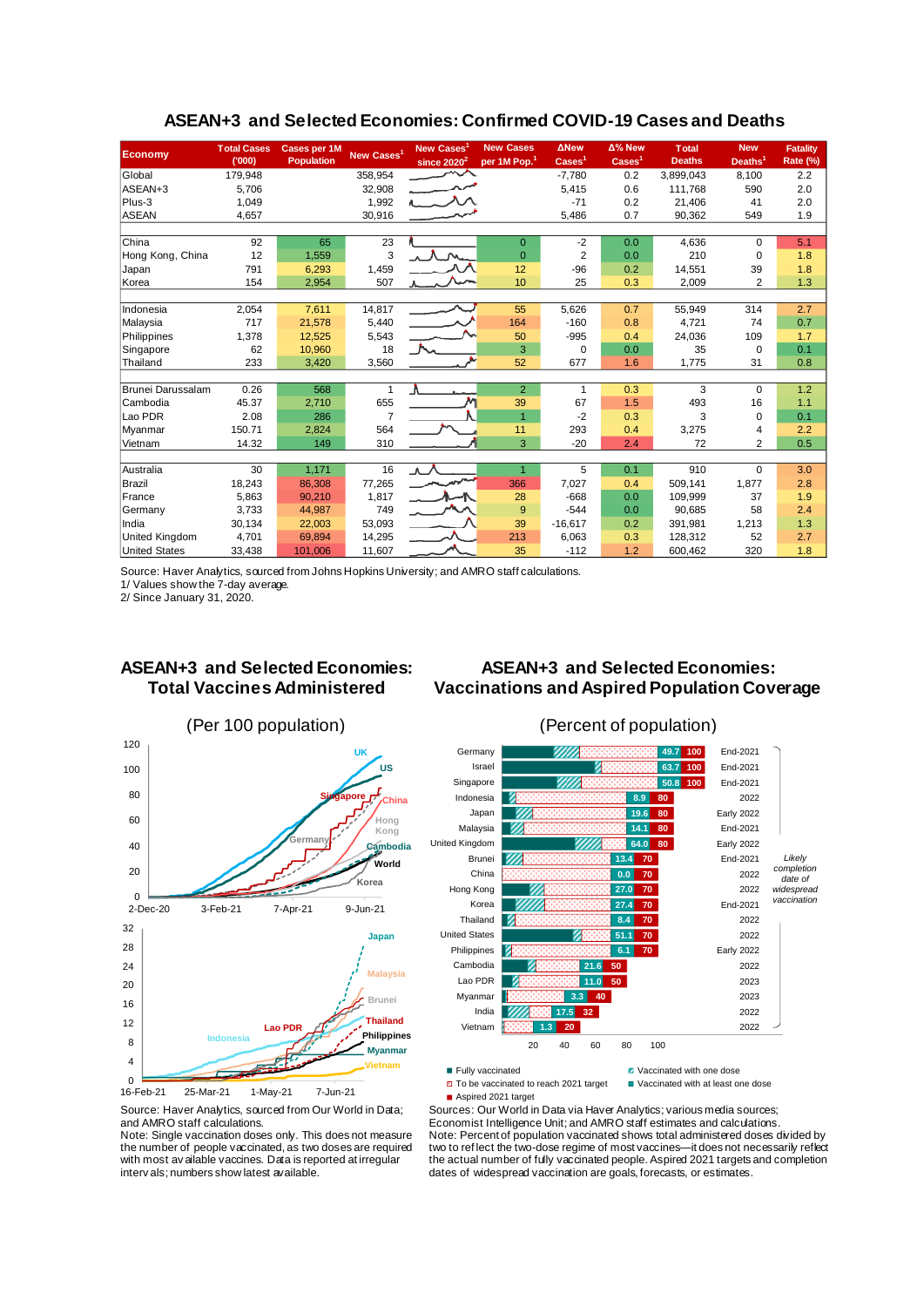

Source: Haver Analytics, sourced from Johns Hopkins University; and AMRO staff calculations.



Source: Haver Analytics, sourced from Johns Hopkins University; and AMRO staff calculations.

3